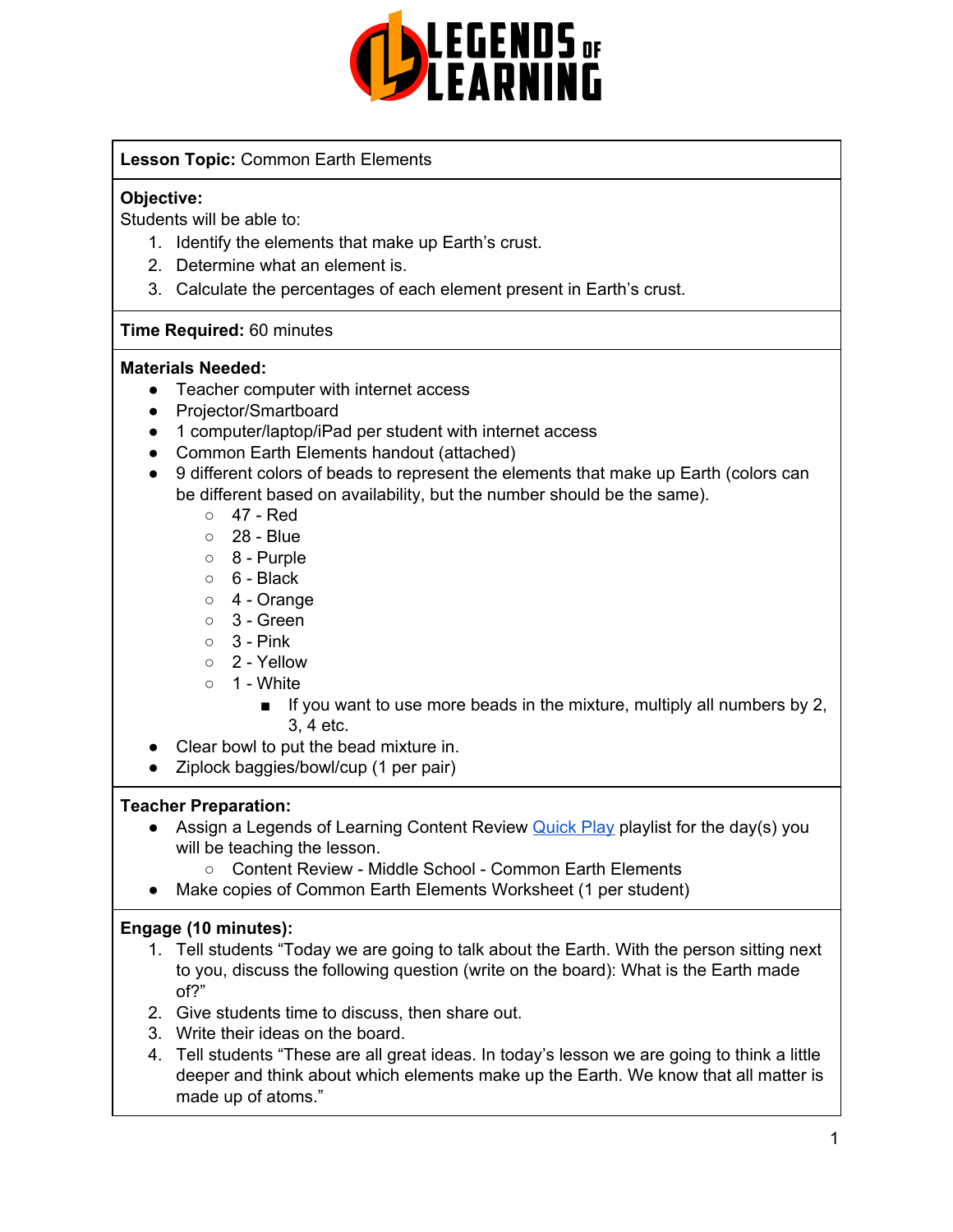

- 5. Ask students "But what's an element?" (an atom that has the same number of protons in its nucleus, and cannot be broken down into smaller pieces or a simpler substance).
- 6. Ask students "Any guesses as to which elements make up the Earth?" a. Listen to student guesses.
- 7. Tell students "Today we are going to find out."

## **Explore (15 minutes):**

- 1. Show students the bead mixture in a clear bowl.
	- a. If beads are not readily accessible, other items could be used, such as marbles, candies, dried beans, etc. As long as there are 9 different varieties of an item.
- 2. Tell students "This mixture is like the Earth. Each bead color represents a different element that makes up the Earth."
- 3. Pass out the Common Earth Elements handout.
- 4. Tell students 'With a partner, you will get some of this mixture in a baggie/bowl/baggie. Please be careful working with these beads, so as not to lose any or drop any on the floor.
	- a. You may choose to pour the actual mixture you made into small cups right there in front of students and pass them out. Or, you can make pre-made cups or baggies of the mixture to pass out to students.
		- i. It all depends on whether or not you want each group to have the same number of each bead color, or more of a random array for the Elaborate activity (teacher discretion).
- 5. Tell students "On your handout, you will find a chart. Fill in the chart based on the colors you find in your bag.
- 6. Give students time to fill in their chart and go through each bead in their container.
- 7. After all students are finished, call on a few groups to see what they found out.

# **Explain (10 minutes):**

- 1. Tell students "look at the periodic table on your handout. Raise your hand and tell me the elements that make up the Earth. (In any order: oxygen, silicon, iron, calcium, aluminum, sodium, magnesium, potassium, traces of other elements).
	- a. Let's circle all the elements on the periodic table.
		- i. Do the circling with students either on a doc camera/overhead projector/ on the paper etc.
- 2. Then, make a list on the board of each element so students can fill it in in their handout.
	- a. Oxygen 47%
	- b. Silicon 28%
	- c. Aluminum 8%
	- d. Iron 6%
	- e. Calcium 4%
	- f. Magnesium 3%
	- g. Sodium 3%
	- h. Potassium 2%
	- i. Traces of other elements 1%
		- i. Be sure to tell students that all of these numbers have been rounded to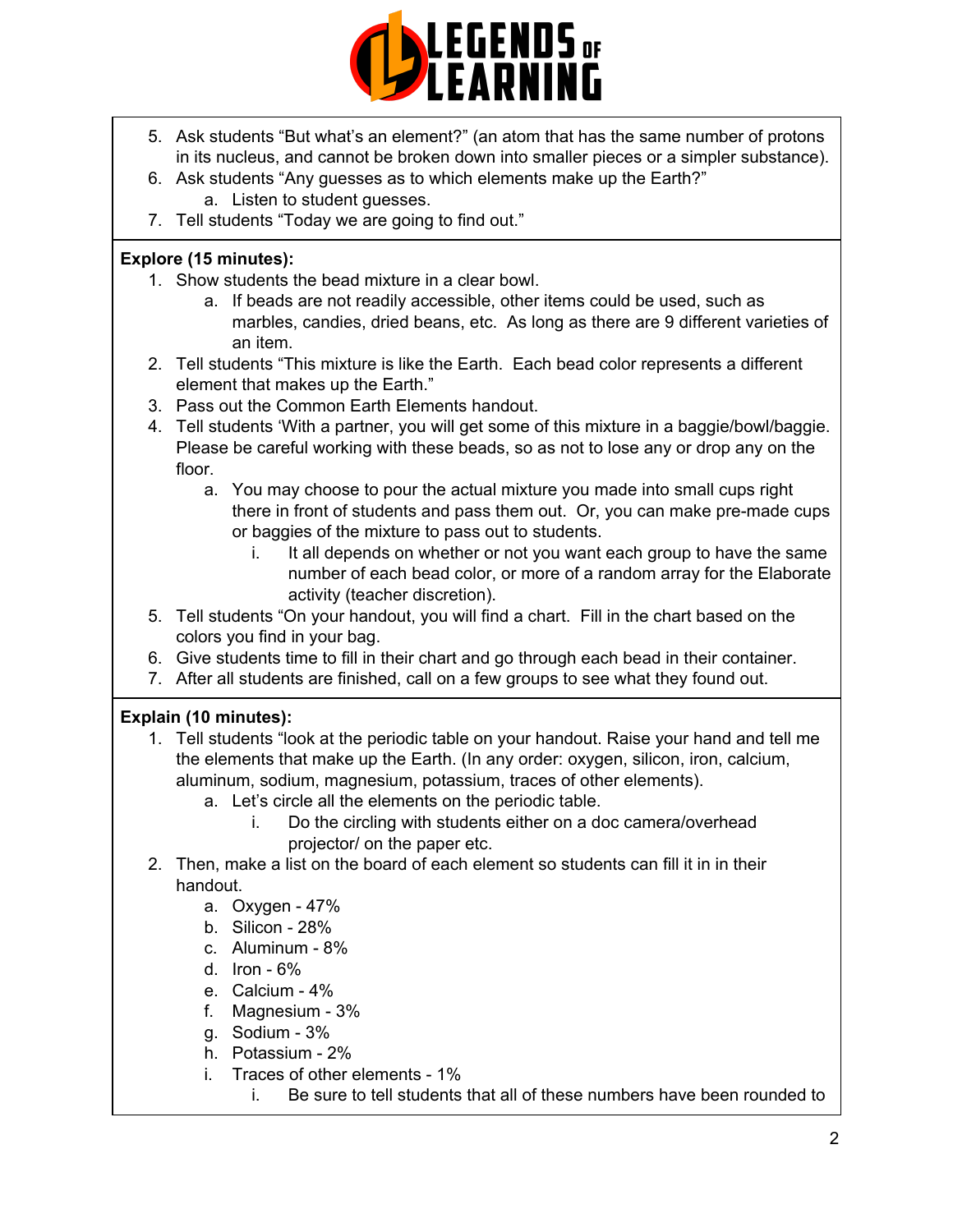

#### the nearest percent.

#### **Elaborate (15 minutes):**

- 1. Tell students "I need your help calculating some class data."
	- a. Have each pair/group tell how many of each color bead they had and write it on the board.
		- i. Students will record it in their hand out as well.
- 2. Tell students "Now that we have a total for the entire "Earth mixture," let's see if our percentages come out right.
- 3. Tell students to take the number of each color bead and use the following equation (it is on their handout)
	- a. Number of x-color bead / total number of beads  $=$  % of element within Earth i. (be sure to multiply answer by 100 to get the  $\%$ )
	- b. Do this for each color of bead to see if the data works out to be similar to the percentages given during the Explain portion of the lesson (The data should be the same/similar to the percentages given earlier in class).
- 4. Tell students to answer the final question on their handout.
	- a. Discuss the question when everyone is finished working.
		- i. Sources of error student error, students could have dropped beads, the percentages are rounded to the nearest percent, etc.

#### **Evaluate (10 minutes):**

- 1. Have your students sign in to Legends of [Learning](https://intercom.help/legends-of-learning/en/articles/2154920-students-joining-a-playlist). Instruct students to complete the Content Review playlist.
- 2. [Analyze](https://intercom.help/legends-of-learning/en/articles/2154918-tracking-student-progress-and-performance) student results to determine what concepts need to be a focus for reteaching.

#### **Additional Lesson Strategies:**

- To use Legends for additional instruction, create a [custom](https://intercom.help/legends-of-learning/en/articles/2154910-creating-a-playlist) playlist with an [instructional](https://intercom.help/legends-of-learning/en/articles/3505828-types-of-games) [game](https://intercom.help/legends-of-learning/en/articles/3505828-types-of-games) and pre and post [assessment](https://intercom.help/legends-of-learning/en/articles/2154913-adding-assessments-to-a-playlist).
- To use Legends for a quick formative [assessment](https://intercom.help/legends-of-learning/en/articles/2154913-adding-assessments-to-a-playlist), create a 5-question assessment in a [playlist](https://intercom.help/legends-of-learning/en/articles/2154910-creating-a-playlist).
- To use Legends for a student-directed experience, create a [targeted](https://intercom.help/legends-of-learning/en/articles/3340814-targeted-freeplay) freeplay playlist.
- Encourage students to play on their own at home in Legends of Learning: [Awakening](https://intercom.help/legends-of-learning/en/articles/2425490-legends-of-learning-awakening) for a student-driven experience including avatars, battling, and quests all centered around topics they are covering in class.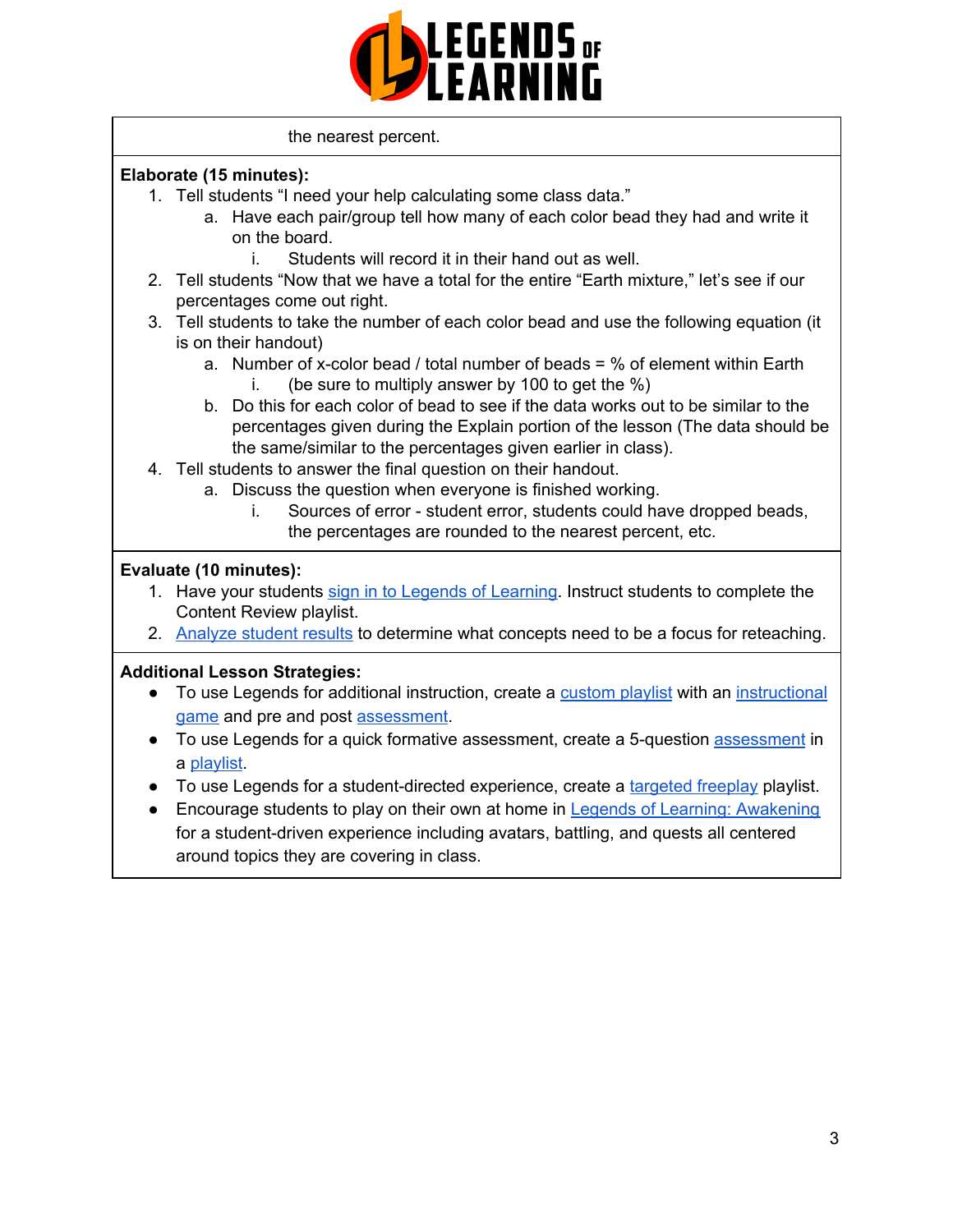

Name:

# **Common Earth Elements**



[This Photo](http://chemistry.stackexchange.com/questions/33453/periodic-table-groups-which-grouping-is-right) by Unknown Autho[r](https://creativecommons.org/licenses/by-sa/3.0/) is licensed under [CC BY-SA](https://creativecommons.org/licenses/by-sa/3.0/)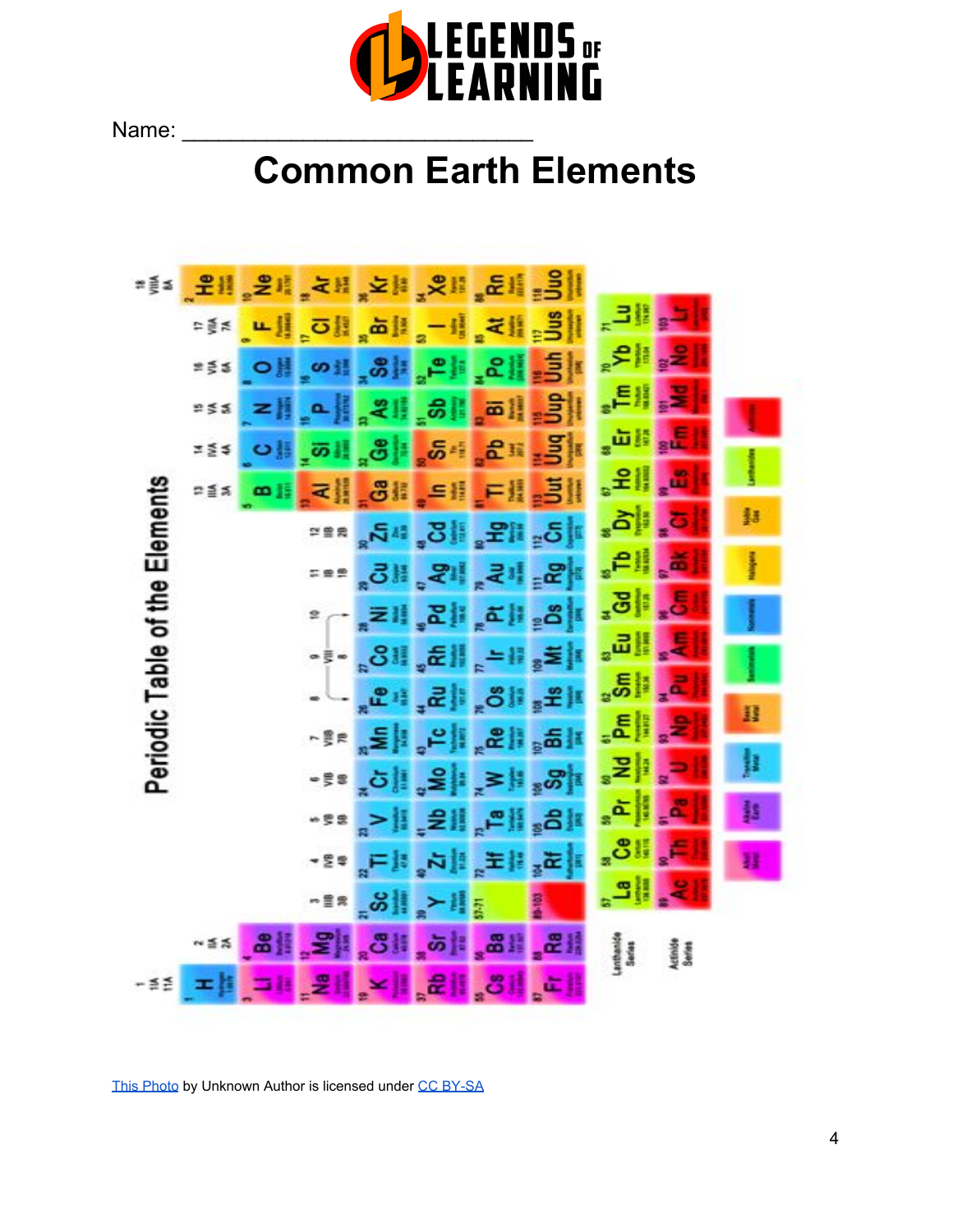

Fill in the chart, based on the colors in *your* bag.

| <b>Element</b>              | <b>Bead Color</b> | <b>Number of Beads</b> |
|-----------------------------|-------------------|------------------------|
| Oxygen                      | Red               |                        |
| Silicon                     | <b>Blue</b>       |                        |
| Aluminum                    | Purple            |                        |
| Iron                        | <b>Black</b>      |                        |
| Calcium                     | Orange            |                        |
| Magnesium                   | Green             |                        |
| Sodium                      | Pink              |                        |
| Potassium                   | Yellow            |                        |
| Traces of other<br>elements | White             |                        |

Next to each element below, write in the percent found in the Earth's crust.

Oxygen: Silicon: \_\_\_\_\_\_\_ Aluminum: \_\_\_\_\_\_\_\_\_\_ Iron: \_\_\_\_\_\_ Calcium: \_\_\_\_\_\_ Magnesium: \_\_\_\_\_ Sodium: \_\_\_\_\_\_ Potassium: Traces of other elements:\_\_\_\_\_\_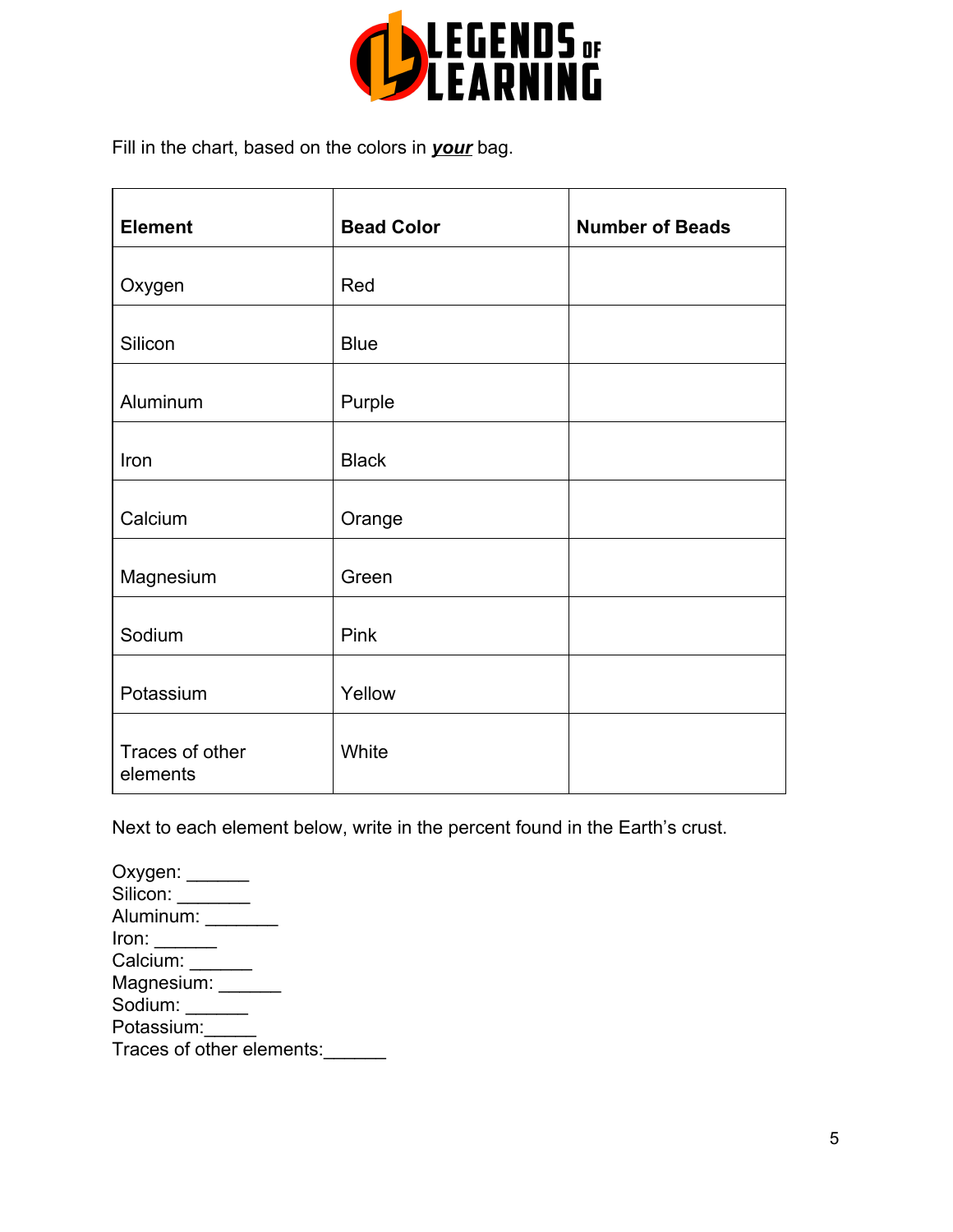

# **CLASS DATA**

In the chart below, fill in the whole class data for each color. Then, calculate the percent of each color.

Use the following formula:

# **Number of color of bead / total number of beads x 100 = %**

| <b>Element</b>              | <b>Bead Color</b> | <b>Number of</b><br><b>Beads</b> | <b>Percent</b> |
|-----------------------------|-------------------|----------------------------------|----------------|
| Oxygen                      | Red               |                                  |                |
| Silicon                     | <b>Blue</b>       |                                  |                |
| Aluminum                    | Purple            |                                  |                |
| Iron                        | <b>Black</b>      |                                  |                |
| Calcium                     | Orange            |                                  |                |
| Magnesium                   | Green             |                                  |                |
| Sodium                      | Pink              |                                  |                |
| Potassium                   | Yellow            |                                  |                |
| Traces of other<br>elements | White             |                                  |                |

Answer the following question:

1. Do the class percentages of each element match the percentages given at the beginning of class? Why or why not?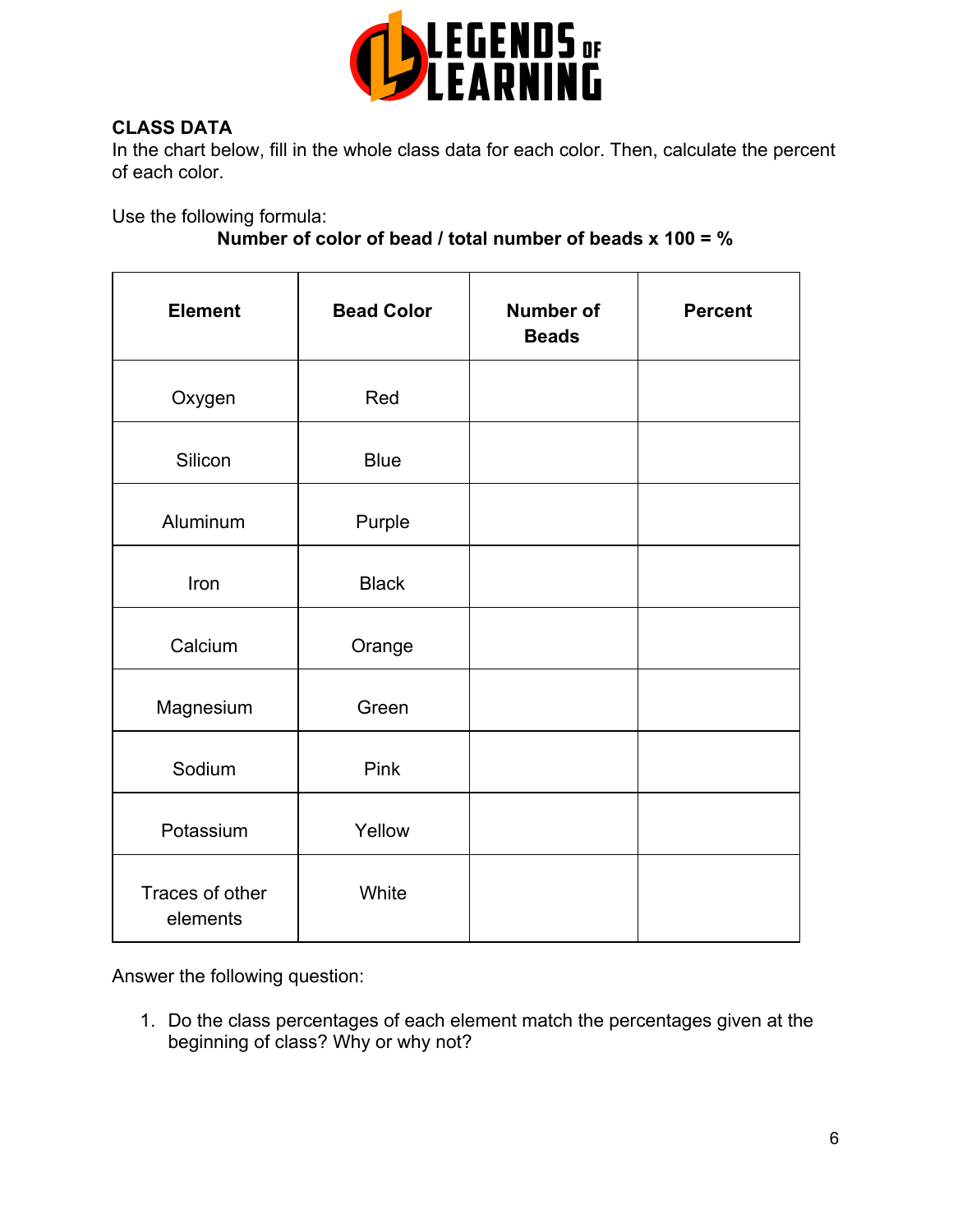

# **KEY**

Fill in the chart, based on the colors in *your* bag.

| <b>Element</b>              | <b>Bead Color</b> | <b>Number of Beads</b> |  |
|-----------------------------|-------------------|------------------------|--|
| Oxygen                      | Red               | Answers will vary.     |  |
| Silicon                     | <b>Blue</b>       | Answers will vary.     |  |
| Aluminum                    | Purple            | Answers will vary.     |  |
| Iron                        | <b>Black</b>      | Answers will vary.     |  |
| Calcium                     | Orange            | Answers will vary.     |  |
| Magnesium                   | Green             | Answers will vary.     |  |
| Sodium                      | <b>Pink</b>       | Answers will vary.     |  |
| Potassium                   | Yellow            | Answers will vary.     |  |
| Traces of other<br>elements | White             | Answers will vary.     |  |

Next to each element below, write in the percent found in the Earth's crust.

Oxygen: **47%** Silicon: **28%** Aluminum: **8%** Iron: **6%** Calcium: **4%** Magnesium: **3%** Sodium: **3%** Potassium:**2%** Traces of other elements:**1%**